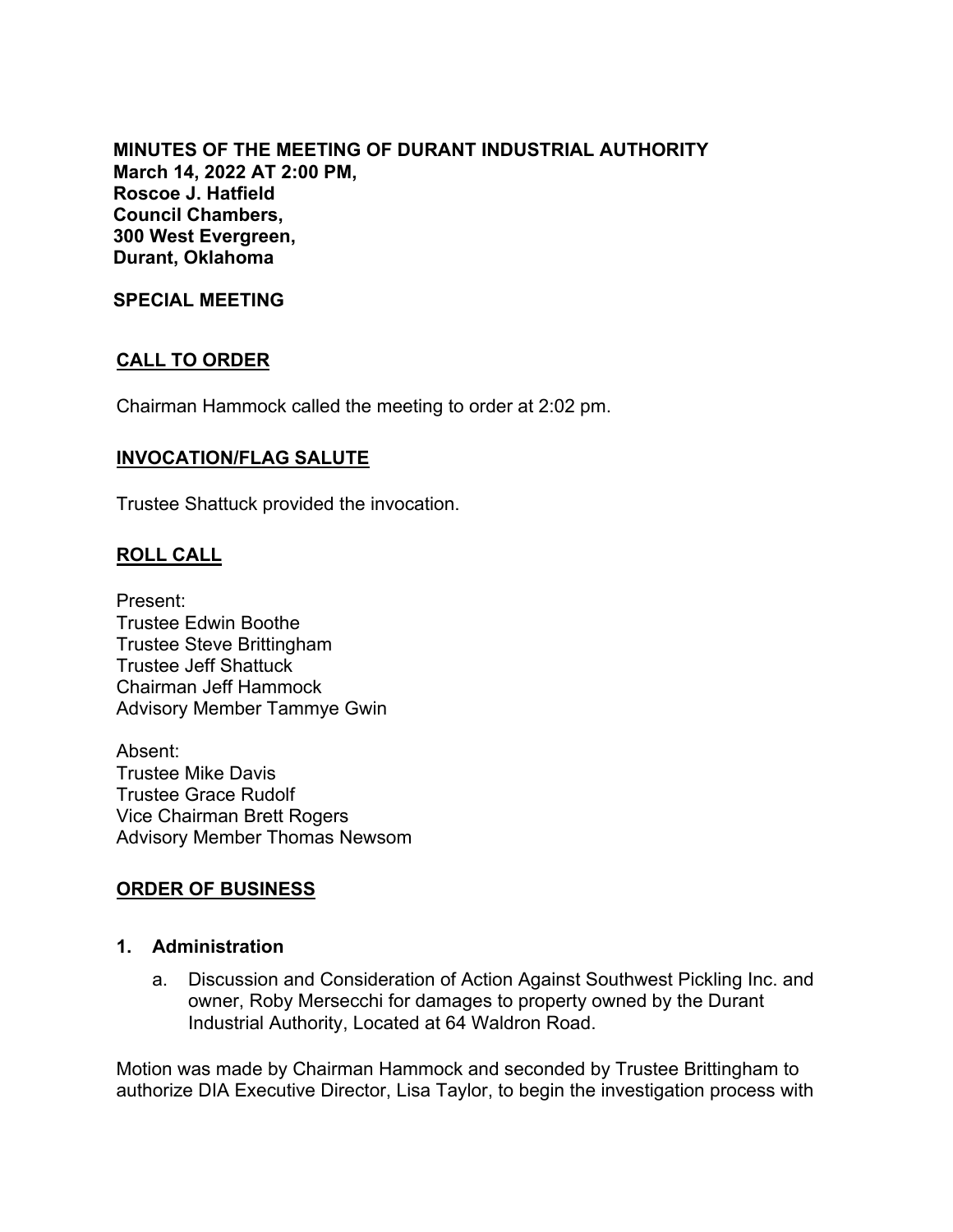legal council and take the necessary steps to secure the property at 64 Waldron Road.

Motion Passed with the following vote:

Ayes: Boothe, Brittingham, Shattuck, Hammock Nays: None Abstain: None

### **2. Executive Session**

a. Consider Entering into Executive Session to confer on matters pertaining to economic development, including the transfer of property, financing, or the creation of a proposal to entice a business to remain or to locate within their jurisdiction if public disclosure of the matter discussed would interfere with the development of products or services or if public disclosure would violate the confidentiality of the business. This Executive Session Authorized by Title 25, Section 307 (C)(11) of the Oklahoma State Statutes.

Motion was made by Trustee Shattuck and seconded by Trustee Brittingham to enter executive session.

Motion Passed with the following vote:

Ayes: Boothe, Brittingham, Shattuck, Hammock Nays: None Abstain: None

Motion was made by Trustee Brittingham and seconded by Trustee Shattuck to return from executive session.

Motion Passed with the following vote:

Ayes: Boothe, Brittingham, Shattuck, Hammock Nays: None Abstain: None

b. Consider Action Pursuant to Item 1 a

Motion was made by Trustee Brittingham and seconded by Trustee Boothe to authorize staff to negotiate an incentives package of up to \$2.5 million dollars in value for Project Bison.

Motion Passed with the following vote:

Ayes: Boothe, Brittingham, Shattuck, Hammock